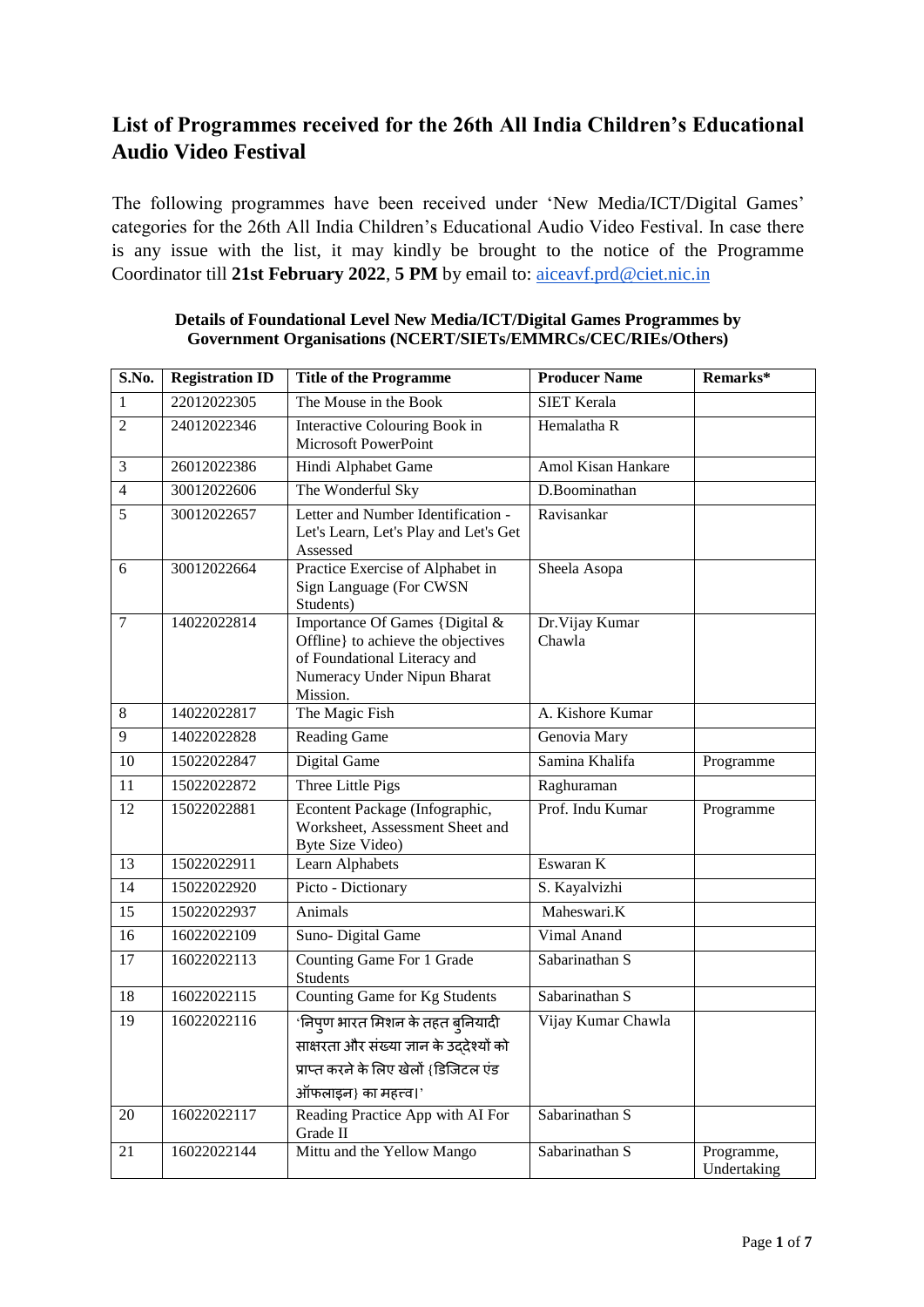| 16022022185<br>$\sqrt{22}$<br>Ajadoon Shikalgar<br>Farm House : Drag and Drop |  |
|-------------------------------------------------------------------------------|--|
|-------------------------------------------------------------------------------|--|

# **Details of Preparatory Level New Media/ICT/Digital Games Programmes by Government Organisations (NCERT/SIETs/EMMRCs/CEC/RIEs/Others)**

| S.No.           | <b>Registration ID</b> | <b>Title of the Programme</b>                                                                     | <b>Producer Name</b>      | Remarks*                  |
|-----------------|------------------------|---------------------------------------------------------------------------------------------------|---------------------------|---------------------------|
| 1               | 71220213               | <b>Addition Quiz</b>                                                                              | Sheela Asopa              |                           |
| $\overline{2}$  | 2812202120             | Spell Cricket                                                                                     | Chittimoju .Usha Rani     | Script                    |
| $\overline{3}$  | 16012022204            | Math Is Fun                                                                                       | <b>Amol Kisan Hankare</b> |                           |
| $\overline{4}$  | 16012022234            | I Love My School                                                                                  | A K Chandrakar            | Script, Defining<br>Image |
| 5               | 26012022377            | Towards An Equitable World                                                                        | P. Sudhakar Babu          |                           |
| 6               | 28012022466            | <b>Gulliver's Travel</b>                                                                          | Hemalatha R               | Defining Image            |
| $\overline{7}$  | 29012022503            | Virtual Tour Of Brahadishvarar<br>Temple, Thanjavur.                                              | Prabhakaran M             |                           |
| 8               | 6022022751             | Learn Litre Measurement Let's<br>Learn Through Play and Let's Get<br>Assessed                     | Ravisankar J              |                           |
| 9               | 15022022877            | Alice In Wonderland                                                                               | Karthikeyan               |                           |
| 10              | 15022022882            | Fractions                                                                                         | Isai Amudhu M             | Programme                 |
| 11              | 15022022884            | The Little Fir Tree                                                                               | N.Rajkumar                |                           |
| 12              | 15022022885            | <b>Econtent Including Gamified</b><br>Assessment, Infographics,<br>Worksheets And Byte Size Video | Prof. Indu Kumar          | Programme                 |
| 13              | 15022022912            | Self Learning Tool For Every<br><b>CWSN</b>                                                       | Suraj Shikalgar           |                           |
| 14              | 15022022927            | <b>EVS For VCC (Environmental</b><br><b>Studies For Visually Challenged</b><br>Children)          | Maheswari.K               |                           |
| 15              | 15022022928            | My Paint                                                                                          | Baskara Rassou. C         |                           |
| $\overline{16}$ | 16022022118            | <b>Interactive Multiplication Race</b>                                                            | Sabarinathan S            |                           |
| 17              | 16022022119            | Reading Practice App With<br>Artificial Intelligence Grade 4                                      | Sabarinathan S            |                           |
| 18              | 16022022129            | <b>Interactive Video - The Enormous</b><br>Turnip                                                 | Sabarinathan S            | Undertaking               |
| 19              | 16022022133            | Reading Practice App With<br>Artificial Intelligence - Sight Words                                | Sabarinathan S            | Undertaking               |
| 20              | 17022022007            | दुनिया की छत                                                                                      | Sujata Lochab             | Fee Challan,<br>Script    |
| 21              | 17022022008            | मच्छर का सन्देश                                                                                   | Sujata Lochab             | Fee Challan,<br>Script    |

## **Details of Middle Level New Media/ICT/Digital Games Programmes by Government Organisations (NCERT/SIETs/EMMRCs/CEC/RIEs/Others)**

| S.No. | <b>Registration ID</b> | <b>Title of the Programme</b>                 | <b>Producer Name</b> | Remarks*                     |
|-------|------------------------|-----------------------------------------------|----------------------|------------------------------|
|       | 181220219              | Sports Activities are Essential for<br>Health | Sheela Asopa         |                              |
|       | 13012022135            | The Readers' Game                             | Mujib Rahiman K U    | Programme,<br>Defining Image |
| 3     | 16012022203            | Organ System                                  | Amol Kisan Hankare   |                              |
|       | 17012022257            | Kids World                                    | Nahid Ligari         | Programme                    |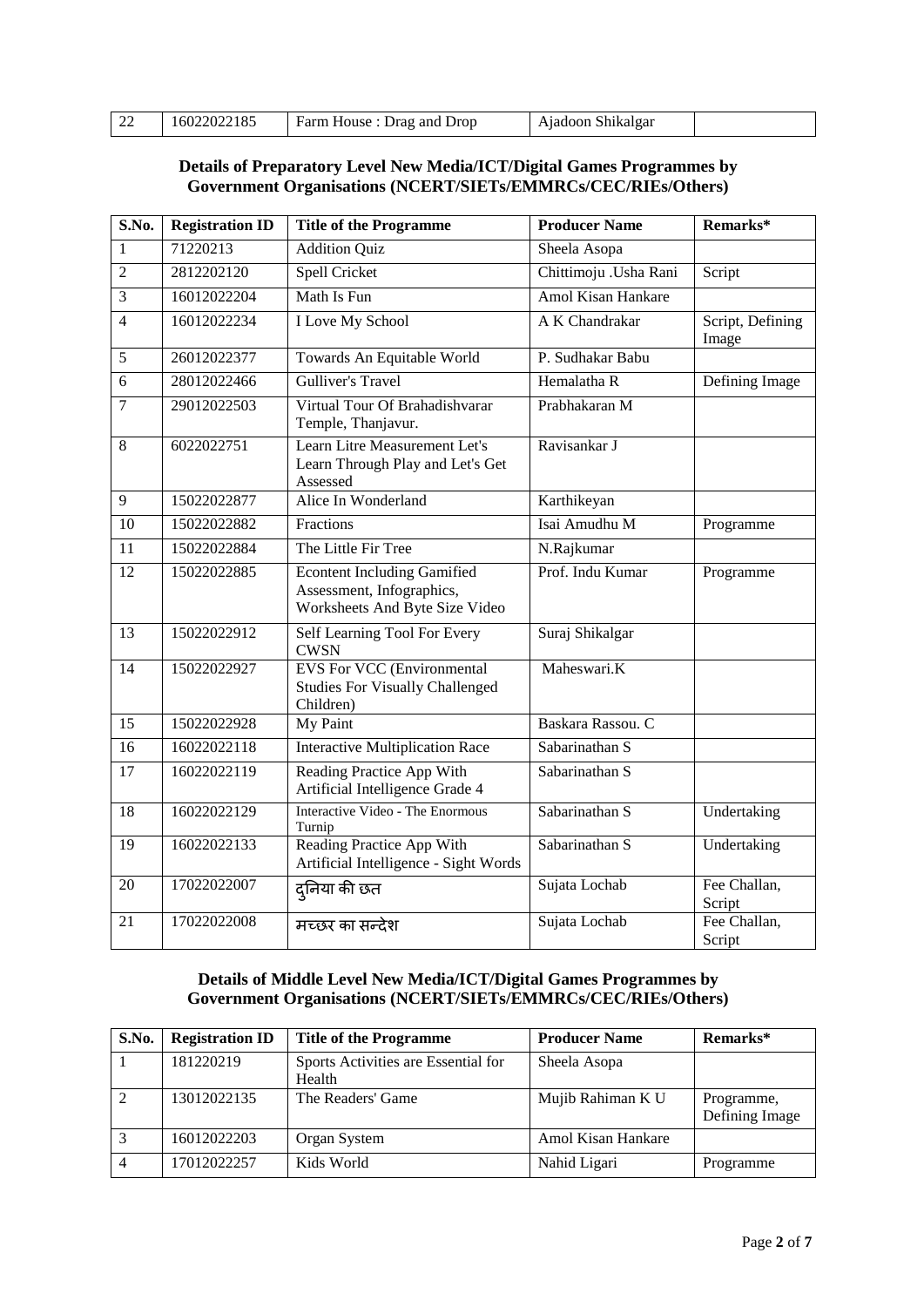| $\overline{5}$ | 28012022457 | The Wig that Touches the Oil                               | Dhayananth K B                    |                                                   |
|----------------|-------------|------------------------------------------------------------|-----------------------------------|---------------------------------------------------|
| 6              | 29012022513 | Sanskrit-Gender App.                                       | Nitinkumar<br>Bharatkumar Panchal |                                                   |
| $\overline{7}$ | 29012022542 | Digital Whiteboard                                         | Himanshu Chaudhary                |                                                   |
| 8              | 29012022567 | Digital Game - Reproduction in<br>Plants                   | Sam Johanan.P                     |                                                   |
| 9              | 30012022595 | Reflection of Light                                        | Suryakanta Paramguru              |                                                   |
| 10             | 30012022596 | Smile Digital Learning App                                 | Hukam Chand<br>Chaudhary          | Programme                                         |
| 11             | 30012022674 | 26th All India Children Education<br>Audio Video Festival  | Anushka Purohit                   | Programme,<br>Synopsis,<br>Script, Fee<br>Receipt |
| 12             | 30012022703 | Code                                                       | Pranshu                           | Fee Receipt                                       |
| 13             | 31012022710 | The Magic of Fractions                                     | Bergin G                          |                                                   |
| 14             |             |                                                            |                                   |                                                   |
|                | 14022022820 | A Quiz Game (Apk) Android App                              | Sheikh Mohammad<br>Haafiz         |                                                   |
| 15             | 15022022906 | The Earth in the Solar System-<br><b>Interactive Video</b> | N.Rajkumar                        |                                                   |
| 16             | 15022022914 | Learn HCF Through Interactive<br>Video                     | Ravisankar                        |                                                   |
| 17             | 15022022939 | Sentence Learning Tool for every<br><b>CWSN</b>            | Suraj Shikalgar                   |                                                   |

#### **Details of Secondary Level New Media/ICT/Digital Games Programmes by Government Organisations (NCERT/SIETs/EMMRCs/CEC/RIEs/Others)**

| S.No.          | <b>Registration ID</b> | <b>Title of the Programme</b>                                                                | <b>Producer Name</b>                      | Remarks*                                                               |
|----------------|------------------------|----------------------------------------------------------------------------------------------|-------------------------------------------|------------------------------------------------------------------------|
| $\mathbf{1}$   | 91220215               | <b>Fundamental Rights- Short Notes</b><br>Movie For Revision By Use Of<br>Mobile Application | Sheela Asopa                              |                                                                        |
| $\overline{2}$ | 141220218              | हाइब्रिड कक्षाये ही भविष्य की शिक्षण                                                         | Vipin Kumar Tyagi                         |                                                                        |
|                |                        | कक्षाये                                                                                      |                                           |                                                                        |
| 3              | 2112202114             | Online Maths Lab                                                                             | <b>Bhatt Alpeshkumar</b><br>Rameshchandra |                                                                        |
| $\overline{4}$ | 1101202295             | Drawing Of "Doodle Art"                                                                      | Vineeta                                   |                                                                        |
| 5              | 16012022229            | <b>Bad Debt And Provision For Bad</b><br>Debt                                                | Anish P                                   |                                                                        |
| 6              | 21012022302            | <b>Hundred Dressess</b>                                                                      | Chitrangada Mohapatra                     | Programme,<br>Script, Defining<br>Image,<br>Photograph, Fee<br>Challan |
| $\overline{7}$ | 24012022331            | Encouraging And Importance Of<br>Learning English                                            | Kareem Basha                              |                                                                        |
| 8              | 27012022424            | Quiz Game By Vt                                                                              | Vidhan Thakur                             |                                                                        |
| 9              | 29012022557            | Story Of A Capacitor                                                                         | Bergin G                                  |                                                                        |
| 10             | 30012022640            | Math Practice Quiz                                                                           | Nishant Mathuria                          |                                                                        |
| 11             | 30012022671            | Digital Calculator                                                                           | Daksh                                     |                                                                        |
| 12             | 30012022679            | Awareness On Covid-19                                                                        | Keshav Mishra                             |                                                                        |
| 13             | 30012022680            | Nanomink                                                                                     | Karan Choudhary                           |                                                                        |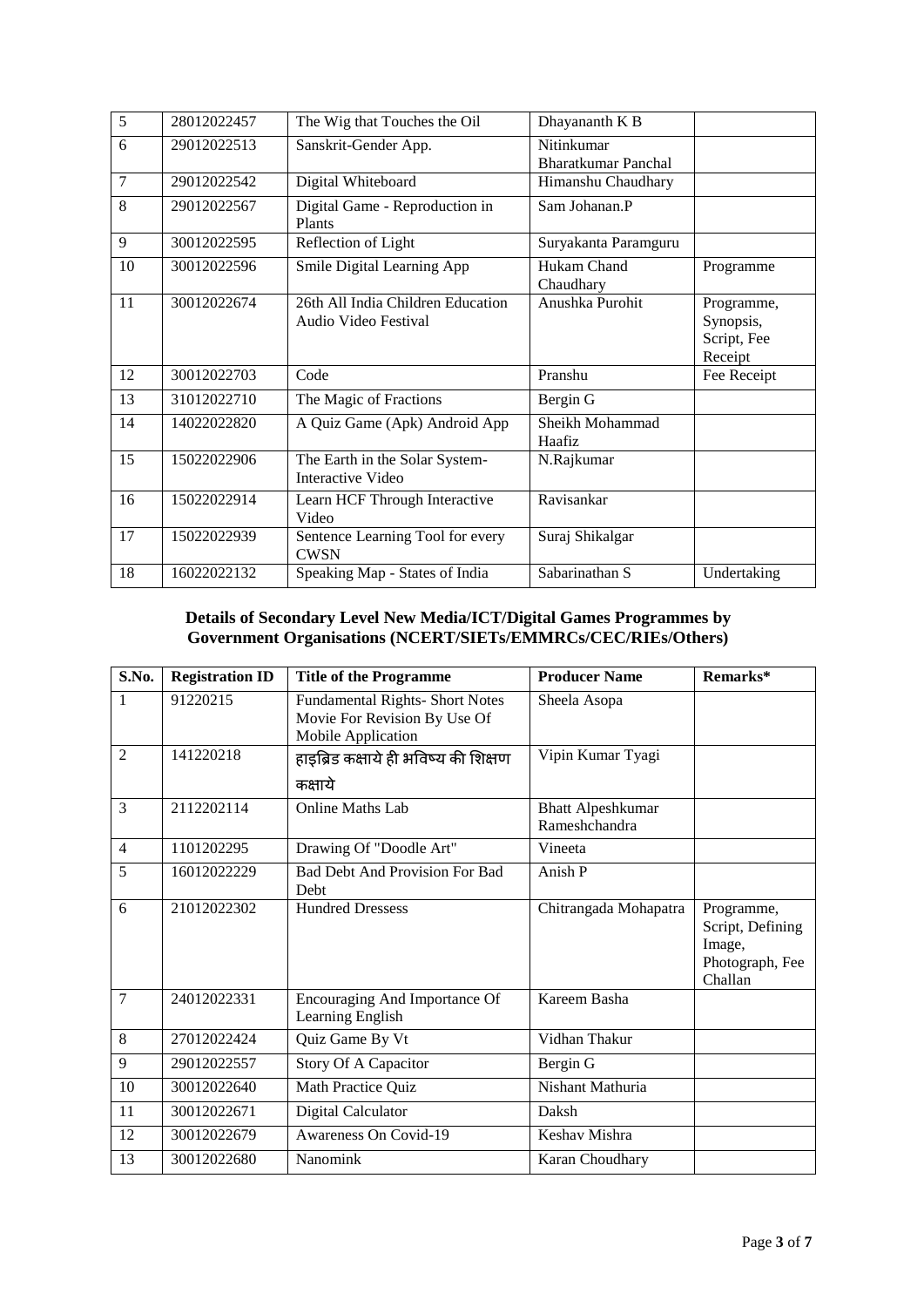| $\overline{14}$ | 30012022683 | Snake                                                                                       | Vishwas                                            |                                                      |
|-----------------|-------------|---------------------------------------------------------------------------------------------|----------------------------------------------------|------------------------------------------------------|
| 15              | 7022022753  | Infographic Digital Hindi E-<br>Grammar                                                     | Dr. Vijay Kumar<br>Chawla                          |                                                      |
| 16              | 13022022790 | <b>Ultrasound</b>                                                                           | A. Kishore Kumar                                   |                                                      |
| 17              | 14022022811 | Money And Credit                                                                            | Vineet Kumar                                       | Programme,<br>Synopsis,<br>Script, Defining<br>Image |
| 18              | 15022022868 | Augmented Reality (AR) 3D<br>Simulation For Science Education                               | Prof. Shashi Prabha<br>and Dr. Yash Paul<br>Sharma |                                                      |
| 19              | 15022022917 | The Castle                                                                                  | N.Rajkumar                                         |                                                      |
| 20              | 15022022925 | <b>Chemical Elements</b>                                                                    | <b>Amol Kisan Hankare</b>                          |                                                      |
| 21              | 15022022934 | <b>English Conversation</b>                                                                 | S. Simon Peeter Paul                               |                                                      |
| 22              | 16022022067 | <b>Gas Laws</b>                                                                             | Government Higher<br>Secondary School,<br>Sanguem  |                                                      |
| 23              | 16022022068 | Awareness On Covid-19                                                                       | Keshav Mishra                                      | Programme,<br>Defining Image                         |
| 24              | 16022022072 | Awareness On Covid-19                                                                       | Keshav Mishra                                      | Programme,<br>synopsis                               |
| 25              | 16022022096 | 'इन्फोग्राफिक डिजिटल हिन्दी ई-<br>व्याकरण'                                                  | Dr. Vijay Kumar<br>Chawla                          |                                                      |
| 26              | 16022022098 | <b>Environment Awareness Through</b><br><b>Short Stop Motion Animated</b><br><b>Stories</b> | Avinash Kour, Sarita<br>Tejwani, Usha Thakur       | Programme                                            |
| 27              | 16022022114 | Ar Shreni                                                                                   | Kangkan Kishor Dutta                               | Programme                                            |
| 28              | 16022022175 | Learn Trigonometry By<br>Simulations                                                        | Sabarinathan S                                     | Programme,<br>Undertaking                            |

## **Details of Foundational Level New Media/ICT/Digital Games Programmes by Independent Filmmakers/Institutions/Teacher & Teacher Educators (Other than the Govt.)**

| S.No.           | <b>Registration ID</b> | <b>Title of the Programme</b> | <b>Producer Name</b>  | Remarks*  |
|-----------------|------------------------|-------------------------------|-----------------------|-----------|
| 1               | 701202250              | Hamayi Boli, Hamaye Bol       | Pranesh Bhushan       |           |
|                 |                        |                               | Mishra                |           |
| 2               | 29012022476            | Animal Voices Mobile App      | Ankita Sindhania      | Programme |
| 3               | 15022022889            | <b>Interactive Stories</b>    | Chandiraleka          |           |
|                 |                        |                               | Gurusamy              |           |
| $\overline{4}$  | 16022022065            | Boys/Girls-Matter of Gender   | Nivedita Naithani     |           |
| $5\overline{)}$ | 16022022069            | Health Is Wealth              | Karthika V Menon      | Programme |
| 6               | 16022022090            | तुम्हारा मित्र टेबलेट         | Society for All Round |           |
|                 |                        |                               | Development           |           |
| $\tau$          | 16022022183            | Reethu's Stories              | Chandiraleka          |           |
|                 |                        |                               | Gurusamy              |           |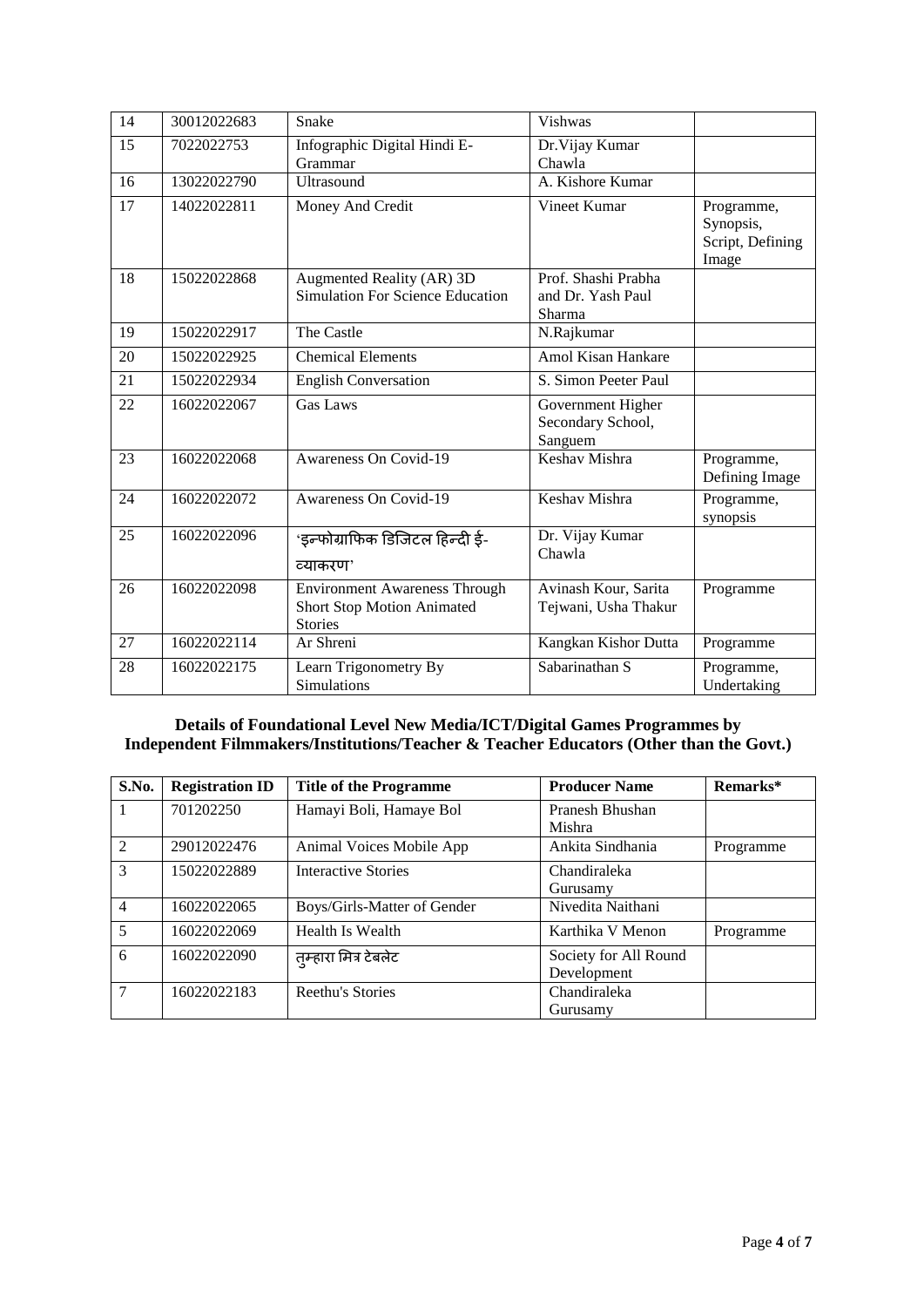#### **Details of Preparatory Level New Media/ICT/Digital Games Programmes by Independent Filmmakers/Institutions/Teacher & Teacher Educators (Other than the Govt.)**

| S.No.           | <b>Registration ID</b> | <b>Title of the Programme</b>                      | <b>Producer Name</b>                 | Remarks*                                                  |
|-----------------|------------------------|----------------------------------------------------|--------------------------------------|-----------------------------------------------------------|
| 1               | 15012022179            | बाल गीत                                            | <b>Bharati Vitthal</b><br>Najardhane | Synopsis,<br>Script,<br>Defining<br>Image,<br>Undertaking |
| $\overline{2}$  | 15012022195            | Different Is Beautiful                             | Pranay Pritpal Chopra                | Programme,<br>Synopsis,<br>Script                         |
| $\overline{3}$  | 16012022211            | Make-Up Game                                       | Meenakshi K Prasanth                 |                                                           |
| $\overline{4}$  | 16012022213            | 1 Digit Calculator                                 | Arjun K.Prasanth                     |                                                           |
| 5               | 16012022219            | Concept Of Tally Mark - Book<br><b>Creator App</b> | Sandhya Makkar<br>Thapar             |                                                           |
| 6               | 27012022430            | Class 3 Chapter 5 Division<br>Preparatory Level    | Mandeep Kaur                         |                                                           |
| $\overline{7}$  | 29012022498            | Sign Language Tutor                                | Dr. Pratibha Kohli                   |                                                           |
| $\overline{8}$  | 30012022607            | The Bubbling Cauldron                              | Delhi Public School R.<br>K Puram    |                                                           |
| $\overline{9}$  | 30012022632            | Mathlyply                                          | Kristan.L.Morris                     |                                                           |
| 10              | 30012022656            | Boys/Girls-Matter Of Gender                        | Nivedita Naithani                    |                                                           |
| 11              | 30012022688            | <b>Climate Change</b>                              | Pranavi S                            |                                                           |
| $\overline{12}$ | 6022022749             | Introduction To Programming Using<br>Scratch       | A.Oviya                              |                                                           |
| 13              | 14022022822            | <b>Word Finder</b>                                 | Jean Claude                          |                                                           |
| 14              | 15022022900            | Name The Variable                                  | Neeru Mittal                         |                                                           |
| 15              | 15022022913            | Kids Animal Matching Game                          | Ashishkumar Batuklal<br>Makwana      |                                                           |
| 16              | 15022022921            | Ganit Guru                                         | Gurpreet Punj                        |                                                           |
| 17              | 16022022088            | घटा                                                | Society For All Round<br>Development |                                                           |
| 18              | 16022022089            | नन्हा फनकार                                        | Society For All Round<br>Development |                                                           |

## **Details of Middle Level New Media/ICT/Digital Games Programmes by Independent Filmmakers/Institutions/Teacher & Teacher Educators (Other than the Govt.)**

| S.No.          | <b>Registration ID</b> | <b>Title of the Programme</b>                                               | <b>Producer Name</b>       | Remarks*           |
|----------------|------------------------|-----------------------------------------------------------------------------|----------------------------|--------------------|
|                | 15012022176            | Graphic Novel                                                               | Sushila                    |                    |
| $\mathfrak{D}$ | 16012022233            | Gamification In Learning                                                    | Bhawna Garg                |                    |
| 3              | 20012022283            | The Virtual Dictionary                                                      | Prajapati Rajeshkumar<br>G | Programme          |
| $\overline{4}$ | 22012022309            | Run To Win                                                                  | Pinjala Akrithi            | Fee Challan        |
| 5              | 23012022324            | Family Of Quadrilaterals-An<br>Interactive E-Book                           | Nidhi Bajaj                |                    |
| 6              | 25012022363            | Digital Games                                                               | Ira                        | <b>Bogus Entry</b> |
| 7              | 28012022469            | Virtual Reality Tour Of Mahatma<br>Gandhi Museum, Rajkot, Gujarat,<br>India | Dr. Yash Paul Sharma       | Programme          |
| 8              | 29012022525            | Run For Word                                                                | <b>Akshat Vats</b>         |                    |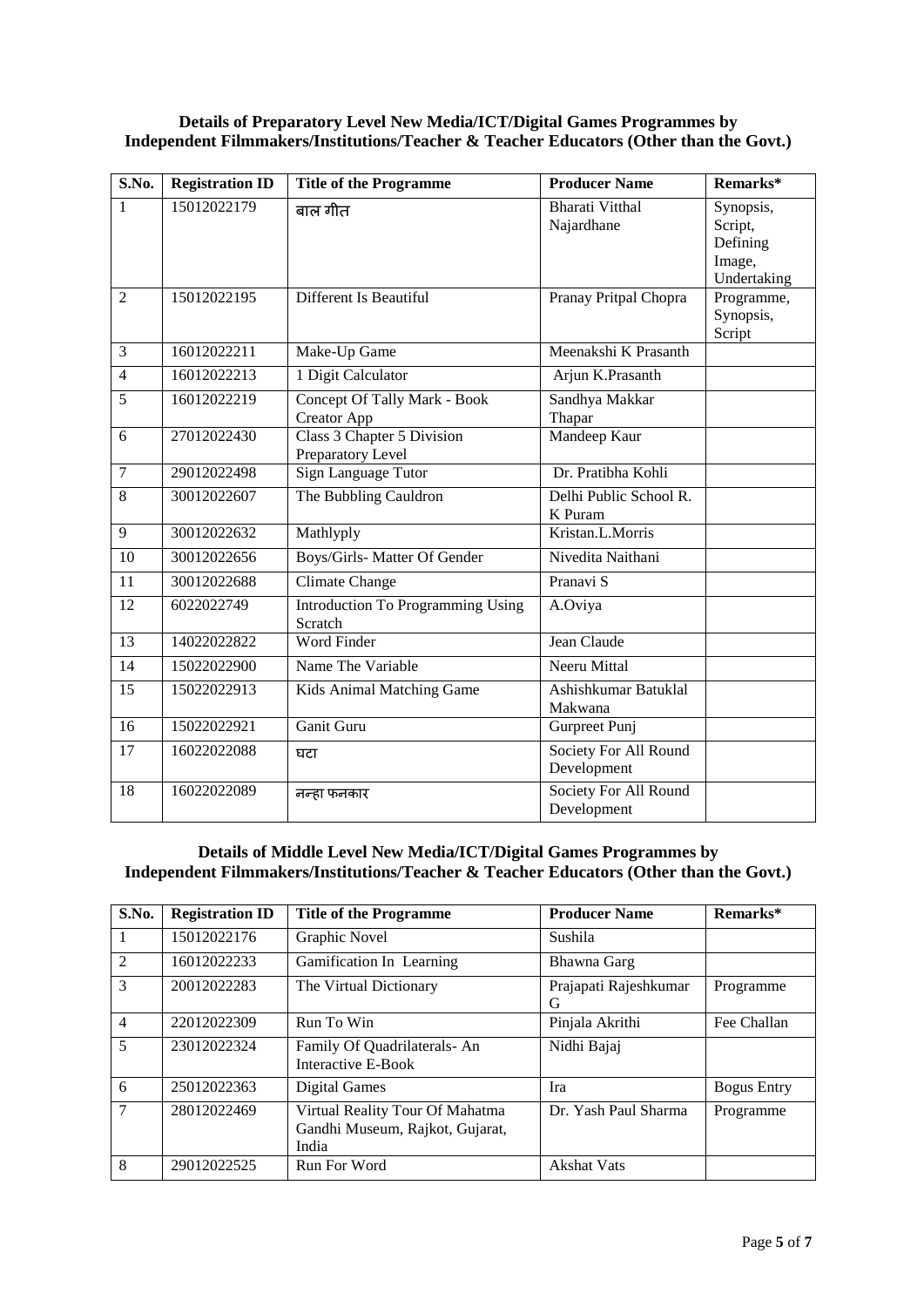| $\overline{9}$ | 29012022528 | Super Boojho!                                           | Liju MP                   |                                                                         |
|----------------|-------------|---------------------------------------------------------|---------------------------|-------------------------------------------------------------------------|
| 10             | 29012022579 | Chakshu - A Web Tool For Braille<br>Help                | Chandni Agarwal           |                                                                         |
| 11             | 30012022604 | <b>3D Educational Models</b>                            | Samiya Khan               |                                                                         |
| 12             | 30012022673 | Digital Games In English                                | <b>Anand Ramachandran</b> | Programme,<br>Defining<br>Image, Fee<br>Challan.<br>Synopsis,<br>Script |
| 13             | 10022022771 | <b>Fun With Mathematics</b>                             | Dr. Ritu Bala             |                                                                         |
| 14             | 13022022798 | Interactive Quiz Game For Stars And<br>The Solar System | Umamageswari J            |                                                                         |
| 15             | 14022022835 | Digital Gaming Guru (DGG)                               | Guru Shaastaa R.G.        | Defining<br>Image, Script                                               |
| 16             | 15022022903 | Story On Resultant Or Net Force                         | Mansi                     |                                                                         |
| 17             | 15022022915 | <b>Motion Platformer</b>                                | Advait.M                  |                                                                         |
| 18             | 15022022919 | <b>Understanding Digital Footprints</b>                 | Neeru Mittal              |                                                                         |
| 19             | 15022022936 | <b>Listen And Speak</b>                                 | Ramprakash                |                                                                         |
| 20             | 16022022053 | Solar System                                            | Srijan VT                 |                                                                         |
| 21             | 16022022124 | प्यारा गाँव                                             | Chandana Siricilla        |                                                                         |
| 22             | 16022022174 | Scientbot- Chat With Scientist<br>(Chatbot)             | Ajita Deshmukh            | Programme                                                               |
| 23             | 16022022178 | SDG Game                                                | Vaishali Mittal           |                                                                         |
| 24             | 17022022016 | Virtual Textbook                                        | Amaravaju<br>Laxminatham  | Defining<br>Image,<br>Photograph                                        |

## **Details of Secondary Level New Media/ICT/Digital Games Programmes by Independent Filmmakers/Institutions/Teacher & Teacher Educators (Other than the Govt.)**

| S.No. | <b>Registration ID</b> | <b>Title of the Programme</b>                                                       | <b>Producer Name</b> | Remarks*                                        |
|-------|------------------------|-------------------------------------------------------------------------------------|----------------------|-------------------------------------------------|
| 1     | 101202233              | New Media                                                                           | R Priyadarshini      |                                                 |
| 2     | 25012022364            | Logic Gates                                                                         | Preeti Choudhry      |                                                 |
| 3     | 29012022488            | Projectile Motion On Football                                                       | Spiti Sen            |                                                 |
| 4     | 29012022511            | A Brief Introduction to Data Base<br>Management System                              | Sanjib Kumar Sen     |                                                 |
| 5     | 29012022529            | Needs of Accounting in Daily Life                                                   | Amit Kumar Singh     |                                                 |
| 6     | 29012022568            | My Childhood by APJ Abdul Kalam                                                     | Rosalina Senapati    |                                                 |
| 7     | 29012022578            | A Comprehensive Study Of Internal<br>Trade: Itinerant Traders In India              | Shyam Bahadur Thapa  |                                                 |
| 8     | 30012022605            | E- Comic on Bills of Exchange                                                       | Bhawna Bhardwaj      |                                                 |
| 9     | 30012022621            | Composition of Function   Maths for<br>Visual Learners   KB                         | Kalpana Bhati        | Programme,<br>Defining<br>Image, Fee<br>Challan |
| 10    | 30012022630            | Data File Handling   Binary Files-1  <br>Creating A Binary File   Class XII<br>Cbse | <b>Bhavna Mittal</b> |                                                 |
| 11    | 30012022643            | Humans Vs Corona                                                                    | Sambhay Sharma       |                                                 |
| 12    | 30012022660            | <b>Virtual Board</b>                                                                | Aadi Srivastava      |                                                 |